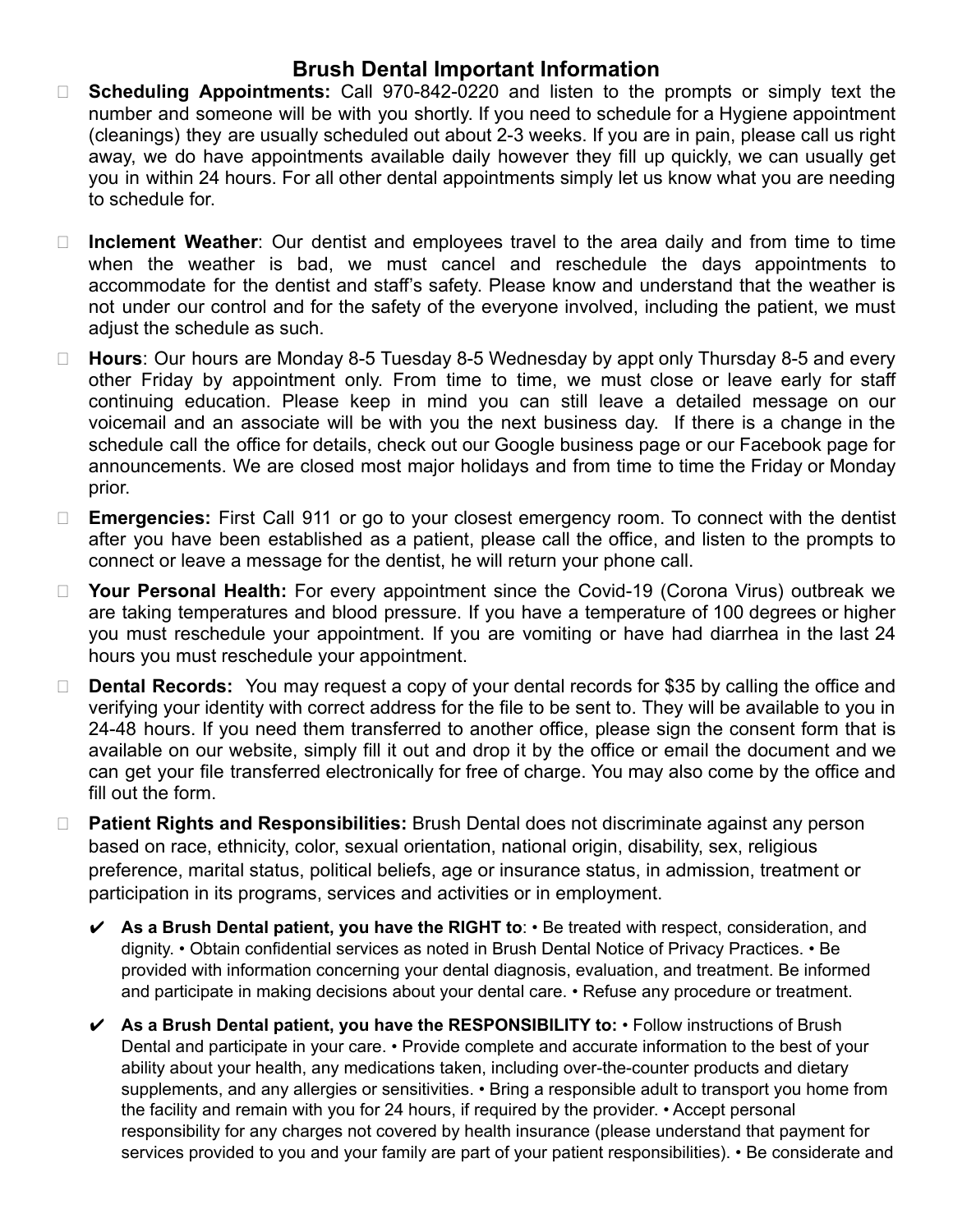respectful of the Brush Dental team as well as other visitors and patients. • Do your best to be on time and keep scheduled appointments or if you cannot; text/call to reschedule by 4pm the prior day, If you are more than 10 minutes late you must reschedule your appointment. If it is the weekend, please leave a voicemail the Sunday prior and we will call you to reschedule.

# **Consent for Dental Treatment**

- □ I have given consent to Brush Dental for dental services to me and any dependents I have listed on the patient registration form. I understand that this authorization applies to all dental conditions. I recognize that no guarantees have been made to me because of treatment through Brush Dental.
- □ I am aware that the practice of dentistry is not an exact science and I acknowledge that no guarantees have been made to me because of treatments and examination. I have the right to not have any photos taken of me unless I agree to this, except as needed to treat me. I intend that this consent is continuing in nature even after a specific diagnosis has been made and treatment recommended. This consent will remain in full force until revoked in writing.
- □ The services authorized by this consent include those provided under Brush Dental by, but not limited to dental assistants, dental hygienists, and the dentist. I also consent to treatment by dental staff in training, which are under the supervision of a responsible dental professional employed by Brush Dental. I understand that I may be seen by a dental assistant in training, dentist resident/fellow, or a hygienist in training who is at all times supervised by either a licensed provider or by their preceptor for their specific discipline. All decisions about treatment are made by a licensed provider.
- ⮚ **All children under the age of 18 must be accompanied by a parent or a legal guardian when visiting Brush Dental for the first time and once per year thereafter**. We understand that parents or legal guardians may not always be available to bring their children in and may wish to authorize a child to attend a visit alone or with another adult. Brush Dental allows children aged 13 and older to attend visits alone. The parent or legal guardian may authorize this in advance of the visit by completing an authorization form.
- $\Box$  Adults who are not able to make their own health care decisions and have a guardian or Power of Attorney (POA), may have their guardian/POA sign con-sent for treatment for them. Brush Dental recommends that adults who are not able to make their own health care decisions be always accompanied by their guardian/POA while at the clinic.

### **If you are bringing in a patient from a nursing home, please understand the following:**

 $\checkmark$  \*We would like it faxed back to our office 24 hours prior to the scheduled appointment.

- $\checkmark$  \*If your resident needs assistance, please have a CNA accompany him/her to the appointment as our staff is not trained nor responsible for them when they arrive at Brush Dental, especially if they need transported from wheelchair to dental chair or restroom.
	- $\checkmark$  \*We kindly ask that all patience with incontinence or bowel issues come in clean.
	- $\checkmark$  \*If pre-meds are needed, please administer 1 hour prior to appointment time, if this is not administered your appointment may be rescheduled.
- □ During one of your visits, a dental provider may recommend local and/or topical anesthesia to numb an area, so nerves do not cause pain. Though risks are small, possible side effects for giving local and/or topical anesthesia may include but are not limited to allergic reaction, longer period of numbness, nerve injury, swelling or bleeding at spot where anesthesia was given, infection, nausea, vomiting and rapid or irregular heartbeat. If you refuse anesthesia, your provider has the right to either refuse treatment or refer treatment out.
- □ If you receive a prescription for a controlled substance (narcotic drug) from our office and fill that prescription at a pharmacy in Colorado, certain identifying prescription information, including your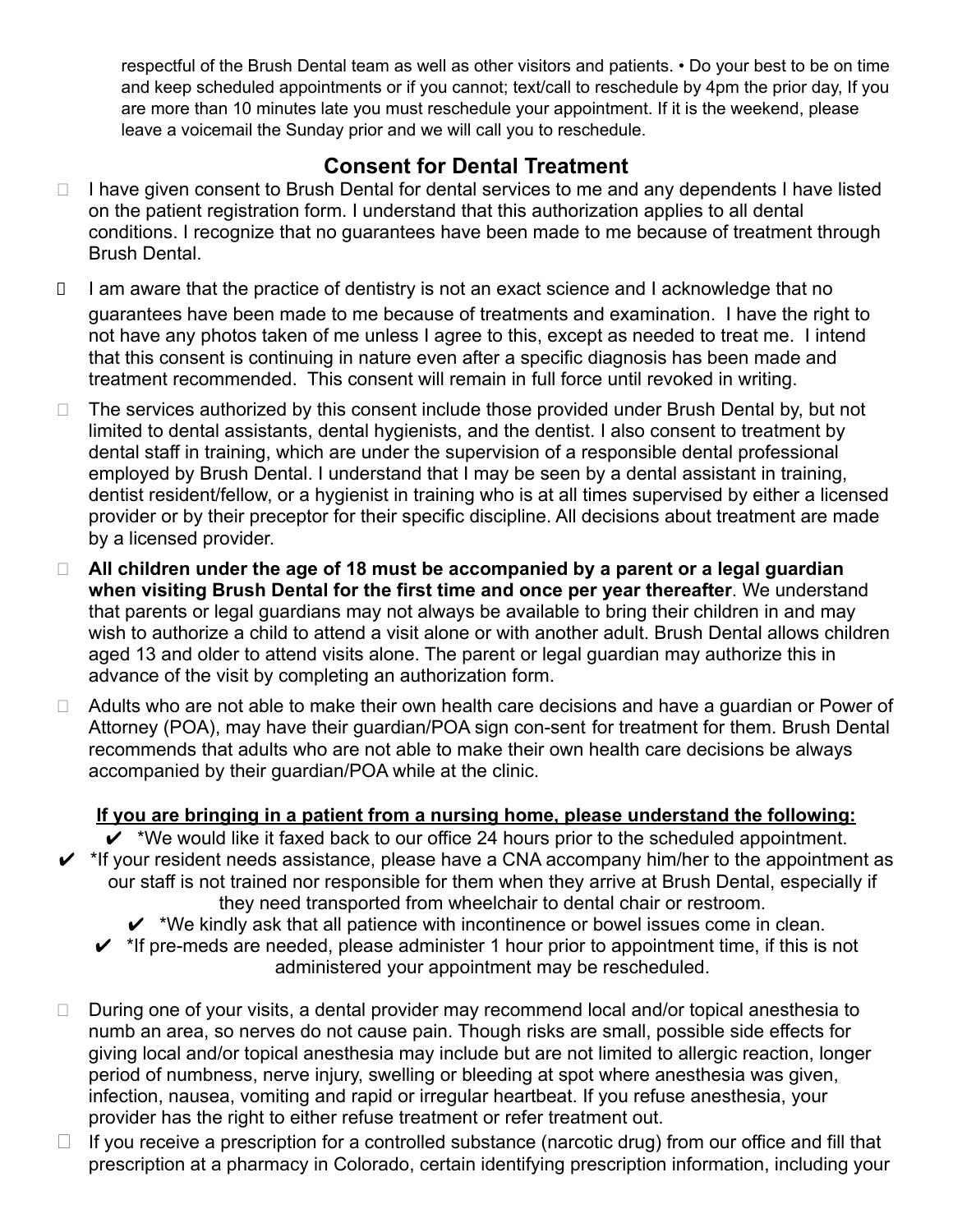name, will be entered into a secure database maintained by Colorado's Prescription Drug Monitoring Program. All other prescriptions will be sent electronically unless there is an issue, and a paper prescription will be given. If you lose your prescription, it will not be replaced.

## **Patient Financial Rights and Responsibilities**

services are consistent with fees in the area. Brush Dental participates with many insurances, including Health First Colorado Medicaid, CHP+, private insurance or other insurance programs. Brush Dental will submit claims to these insurances and any payments by them will be made directly to Brush Dental. You will be responsible for payment of all fees or account balances after any payments and adjustments have been made by insurances. It is your responsibility to know and understand your dental insurance before coming in for treatment. If you do not understand your dental insurance, please contact our office so we may go over your dental insurance with you. You may also call your dental insurance provider, the number is located on the back of the insurance card, you simply need to provide the representative with your subscriber/member ID, subscriber/patient date of birth and all other information that the insurance company may need.

### ⮚ **Collection of Fees and Account Balances:**

Brush Dental will make reasonable efforts to collect amounts owed from patients, for example:

- ✔ We DO NOT take payments! Self-pay & In-House Plan patients' fees are DUE ON THE DATE OF SERVICE.
- ✔ Brush Dental accepts Cash, Check (Returned check fee is \$35), Care Credit, and all major credit cards.
- $\checkmark$  PLEASE BE AWARE  $\Box$  WE MAY NOT BE IN NETWORK WITH YOUR INSURANCE COMPANY. IE HUMANA, AETNA, PRINCIPAL, RELIANCE, METLIFE, BEAM, GUARDIAN, UNITED HEALTH, UNITED CONCORDIA (TO NAME A FEW), it is **your** responsibility to know! Please call your dental insurance and they can check if HAL WHITNEY is a contracted provider. After you pay your deductible and co-pay's you will be billed the remainder that your dental insurance does not cover, this can be up to 50% more out of pocket.
- ✔ *You will be asked to make a payment for your portion of fees before services are delivered.*
- $\vee$  If you are unprepared to make a payment at the time of services, your appointment may be rescheduled if your provider determines you are not in urgent need of care.
- ✔ **You will be billed for unpaid balances; we will send you 3 statements within 3 months plus 18% interest for each month unpaid if you refuse to pay on your account.**
	- **⮚ Unpaid accounts will be sent to Wakefield & Associates for collections 30 days after your last statement was sent to you.**
	- **⮚ There will also be a collections fee of 40% added to the amount due to cover collections costs and fees by Wakefield & Associates.**
	- **⮚ Once sent to collections we are no longer able to accept any payments from you, you must call Wakefield & Associates (970) 867-8521 to set up your payment plan.**
- $\checkmark$  For patients who it considers have "refused to pay" or have been sent to collections
	- $\Box$  Brush Dental will dismiss you from the practice until the total amount due is paid in full.
- $\vee$  If we receive returned mail as undelivered, we will place your account with a collection agency if you have a balance due. Please keep your address and phone number up to date.
- ⮚ **If you are paid by the insurance company instead of Brush Dental Inc.,** you are responsible for the total account balance and payment would be expected immediately**.** You as a patient are always responsible for any charges that are not covered by your insurance.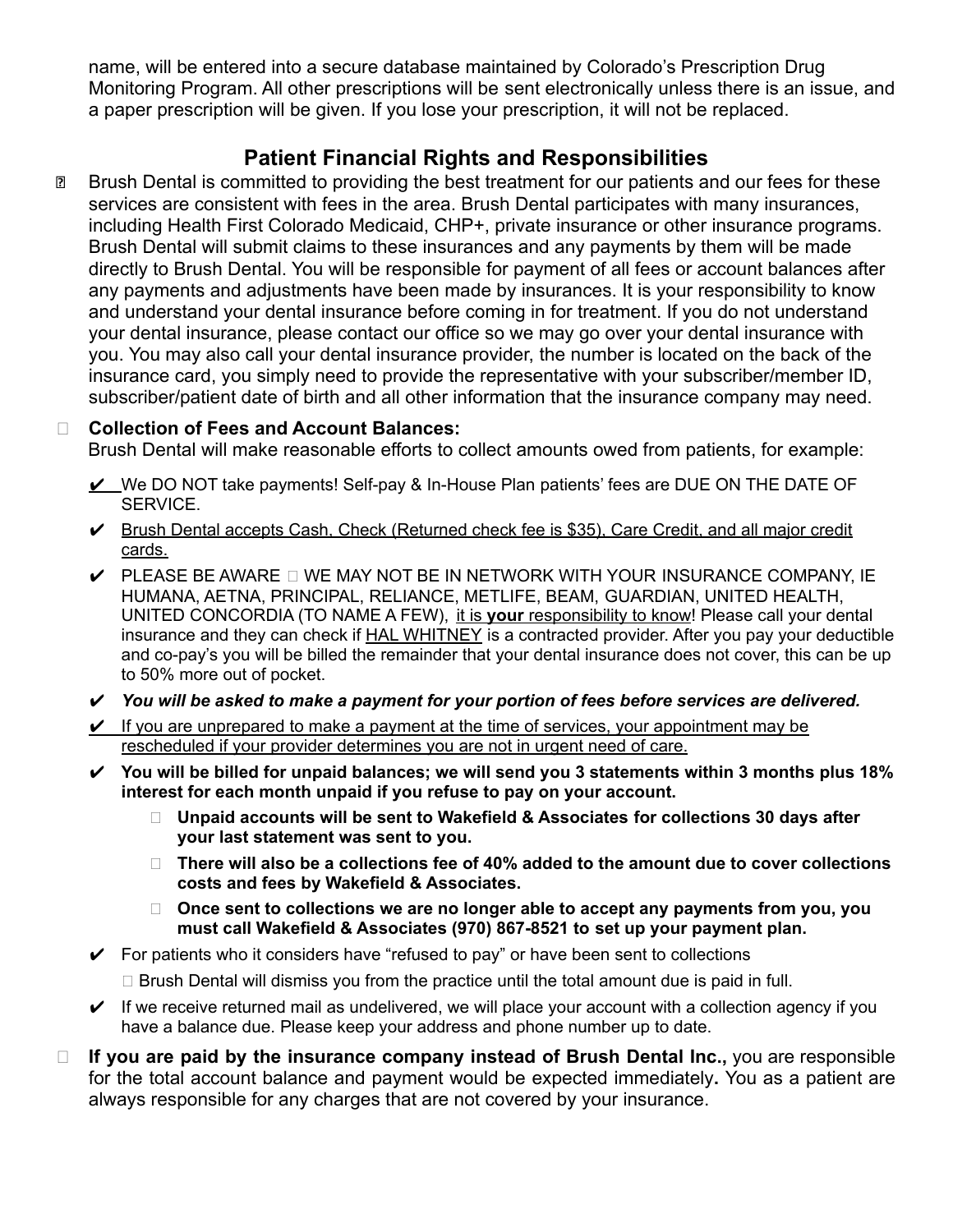$\Box$  I understand that if my insurance company does not pay my claim in a reasonable amount of time (90 days), then I will become responsible for the entire amount of the bill. If the payment is not received in a reasonable amount of time from the guarantor, you will be responsible for the complete balance due.

## **MISSED & LATE APPOINTMENT POLICY**

- ⮚ Brush Dental expects that patients will make every effort to attend scheduled appointments. Due to the over-whelming demand for our services, missing appointments reduces our ability to serve other patients in our community and may increase the waiting time for appointments.
- □ Patients may be subject to a Missed Appointment/Late Appointment Fee of \$40
- $\Box$  Appointments are missed or late when patients:
	- ✔ **Do not attend their scheduled appointment.**
	- ✔ **Do not cancel their appointment by 4pm the day prior.**
	- ✔ **Are more than 10 minutes late for their scheduled appointment.**
- $\Box$  To cancel appointments, patients may call the office to cancel by phone or via text messages responding to the appointment confirmations.
- $\Box$  Patients with three (3) missed or late dental appointments within a six (6) month period will no longer be eligible to receive routine dental treatment (cleanings, exams, etc.) at Brush Dental, you will be dismissed from the practice. In this event you will have 30 days to be seen as a courtesy for EMERGENCY EXAMS only. Your new dentist can contact us to have your records transferred to their facility.

### **Authorization for Release of Information to Family Members**

□ Many of our patients allow family members such as their spouse, parents, or others to call and request dental or billing information. Under the requirements of HIPAA, we are not allowed to give this information to anyone without the patient's consent. If you wish to have your dental or billing information released to family members you must sign this form. Signing this form will only give information to family members indicated below. I authorize Brush Dental to release my medical and/or billing information to the individual(s) noted above.

### **Phone, Email & Text Communications & Authorization**

**⮚** Occasionally it is necessary for the staff of Brush Dental to leave messages for patients. The purpose of these messages is to notify the patient that we would like to discuss treatment needs, billing purposes or to ask a patient to call back regarding an issue or concern. If at any time I provide an email address or cell/ telephone number at which I may be contacted, I consent to receive phone call, text message or email, including but not restricted to communications regarding billing and payment of items and services, unless I notify BRUSH DENTAL to the contrary in writing. In this section, phone calls and text messages include but are not restricted to prerecorded messages, artificial voice messages, automatic telephone dialing devices or other computer assisted technology, or by electronic mail, text messaging, or by any other form of electronic communication from BRUSH DENTAL, its affiliates, contractors, servicers, dental providers, attorneys, or agents, including collection agencies. BRUSH DENTAL may contact me via email and/or text messaging to remind me of appointment, to obtain feedback on my experience with the practice's dental care team, and to provide general health reminders/information. I understand I have the right to revoke this authorization at any time and that I have the right to inspect or copy the protected health information to be disclosed. I understand that information disclosed to any above authorized recipient or voicemail, or email is no longer protected by federal or state law and may be subject to re-disclosure by the above recipient or someone who has access to your voicemail or email. You have the right to revoke this consent in writing.